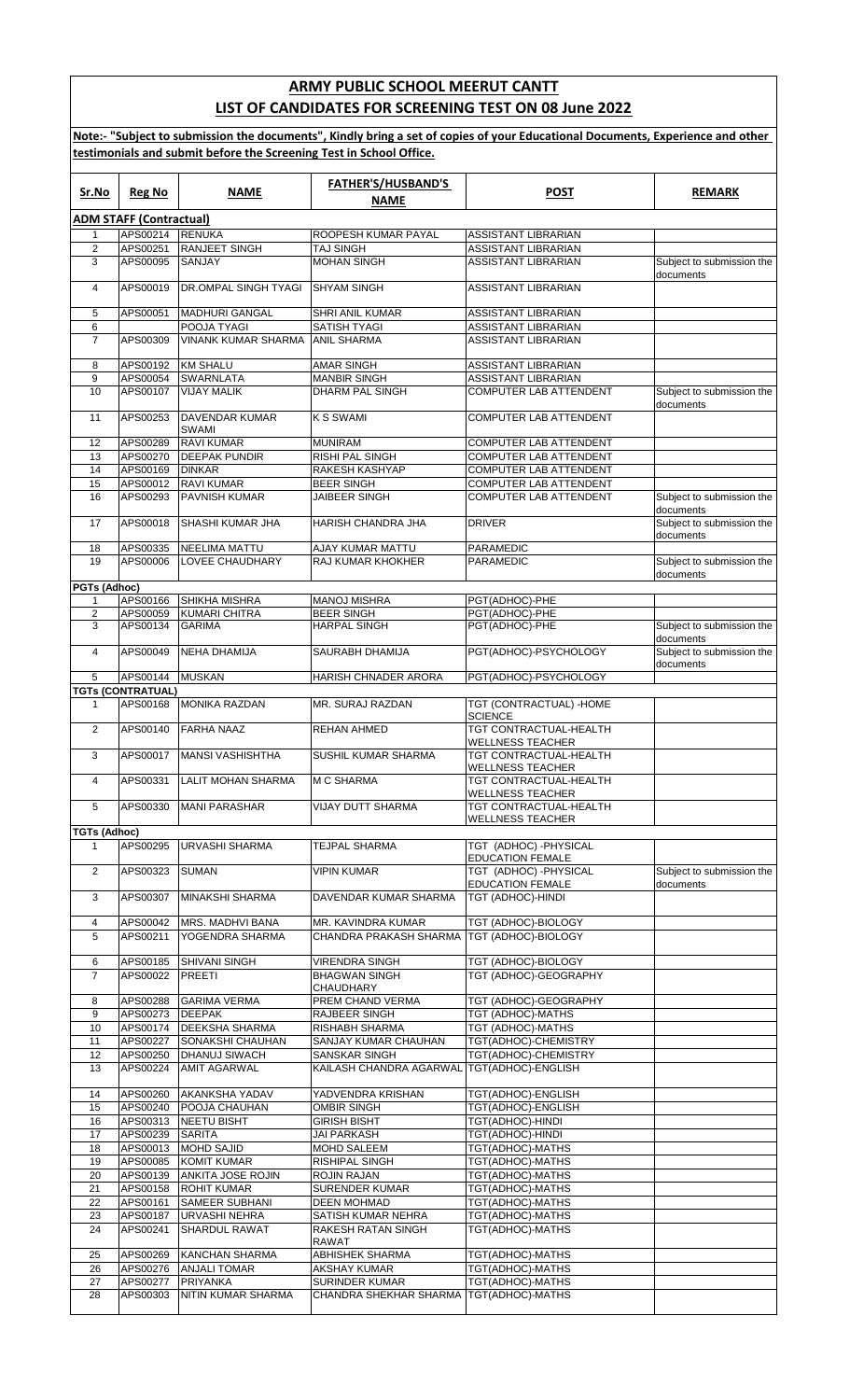| 29                       | APS00234 SHIVANI |                                          | <b>WIFE OF ALOK KUMAR</b> | TGT(ADHOC)-MATHS                           |                                        |
|--------------------------|------------------|------------------------------------------|---------------------------|--------------------------------------------|----------------------------------------|
| 30                       | APS00254         | <b>ROHIT MUNJAL</b>                      | <b>BHUPINDER MUNJAL</b>   | TGT(ADHOC)-PHYSICS                         |                                        |
| 31                       | APS00225         | <b>VIVEK KUMAR</b>                       | <b>KRISHAN KUMAR</b>      | TGT(ADHOC)-PHYSICS                         |                                        |
| 32                       | APS00247         | <b>VIDHYA ANNAPPA</b><br><b>KARAJAGI</b> | ANNAPPA C KARAJAGI        | TGT(ADHOC)-PHYSICS                         |                                        |
| 33                       | APS00213         | MANISH CHOUDHARY                         | U V SINGH                 | TGT(ADHOC)-PHYSICS                         |                                        |
| 34                       | APS00209         | <b>MONIKA TALIYAN</b>                    | <b>DAVINDRA KUMAR</b>     | TGT(ADHOC)-SANSKRIT                        |                                        |
| 35                       | APS00243         | PRAVESH                                  | SATYAVIR SINGH            | TGT(ADHOC)-SANSKRIT                        |                                        |
| 36                       | APS00155         | <b>ANKITA THAPLIYAL</b>                  | TEJ PRAKASH THAPLIYAL     | TGT(ADHOC)-SST(HISTORY AND POL<br>SCIENCE) |                                        |
| <b>PRTs (Contratual)</b> |                  |                                          |                           |                                            |                                        |
| 1                        | APS00316         | <b>DIKSHA SHARMA</b>                     | <b>MR.SUSHIL KUMAR</b>    | PRT CONTRACTUAL-PET                        |                                        |
| $\overline{2}$           | APS00338         | <b>MOHD SHAHRUKH</b>                     | <b>MOHD ANISH</b>         | PRT CONTRACTUAL-PET                        |                                        |
| 3                        | APS00167         | <b>SUSMITA CHOWLY</b>                    | <b>TAPAS CHOWLY</b>       | PRT CONTRACTUAL-PET                        | Subject to submission the<br>documents |
| 4                        | APS00127         | <b>MAHENDRA SINGH</b>                    | <b>BALDEV SINGH</b>       | PRT CONTRACTUAL-PET                        | Subject to submission the<br>documents |
| 5                        | APS00103         | <b>BIKAS KUMAR</b>                       | <b>RABINDRA KUMAR</b>     | PRT CONTRACTUAL-PET                        | Subject to submission the<br>documents |
| 6                        | APS00334         | <b>DEVESH SINGH</b>                      | <b>LAXMI GUSAIN</b>       | PRT CONTRACTUAL-PET                        |                                        |
| $\overline{7}$           | APS00282         | <b>GAURAV BALIYAN</b>                    | CHANDRA BIR SINGH         | PRT CONTRACTUAL-PET                        |                                        |
| 8                        | APS00299         | <b>VARSHA KUMARI</b>                     | <b>SANDEEP KUMAR</b>      | PRT CONTRACTUAL-PET                        |                                        |
| 9                        | APS00024         | <b>PRANCI KUMARI</b>                     | <b>MR MUKESH CHAND</b>    | PRT CONTRACTUAL-PET                        |                                        |
| 10                       | APS00263         | <b>VINAY KUMAR</b>                       | SATANDER KUMAR TOMAR      | PRT CONTRACTUAL-PET                        |                                        |
| 11                       | APS00314         | <b>AMITA</b>                             | <b>RAMESH CHANDRA</b>     | PRT CONTRACTUAL-SPECIAL<br><b>EDUCATOR</b> |                                        |
| 12                       | APS00064         | <b>ASHVINI KUMAR</b>                     | A. K. MISHRA              | PRT CONTRACTUAL-SPECIAL<br><b>EDUCATOR</b> |                                        |
| 13                       | APS00101         | <b>AARTI SHARMA</b>                      | <b>SANT RAM SHARMA</b>    | PRT CONTRACTUAL-SPECIAL<br><b>EDUCATOR</b> |                                        |
| 14                       | APS00066         | <b>DIPIKA CHOUDHARY</b>                  | DEVENDRA CHAUDHARY        | PRT CONTRACTUAL-SPECIAL<br><b>EDUCATOR</b> |                                        |
| 15                       | APS00124         | <b>KANCHAN</b>                           | <b>PARMATMA</b>           | PRT CONTRACTUAL-SPECIAL<br><b>EDUCATOR</b> |                                        |
| 16                       | APS00047         | <b>NEHA KUNDU</b>                        | <b>PRAVEEN KUMAR</b>      | PRT CONTRACTUAL-SPECIAL<br><b>EDUCATOR</b> | Subject to submission the<br>documents |
| 17                       | APS00078         | <b>SONU YADAV</b>                        | CHANDRIKA YADAV           | PRT CONTRACTUAL-SPECIAL<br><b>EDUCATOR</b> | Subject to submission the<br>documents |
| 18                       | APS00156         | <b>ABHISHEK DHAMA</b>                    | <b>HARENDRA SINGH</b>     | PRT CONTRACTUAL-SPECIAL<br><b>EDUCATOR</b> | Subject to submission the<br>documents |
| 19                       | APS00342         | <b>AISHNA SINGH</b>                      | <b>MANOJ CHAUHAN</b>      | PRT CONTRACTUAL-SPECIAL<br><b>EDUCATOR</b> | Subject to submission the<br>documents |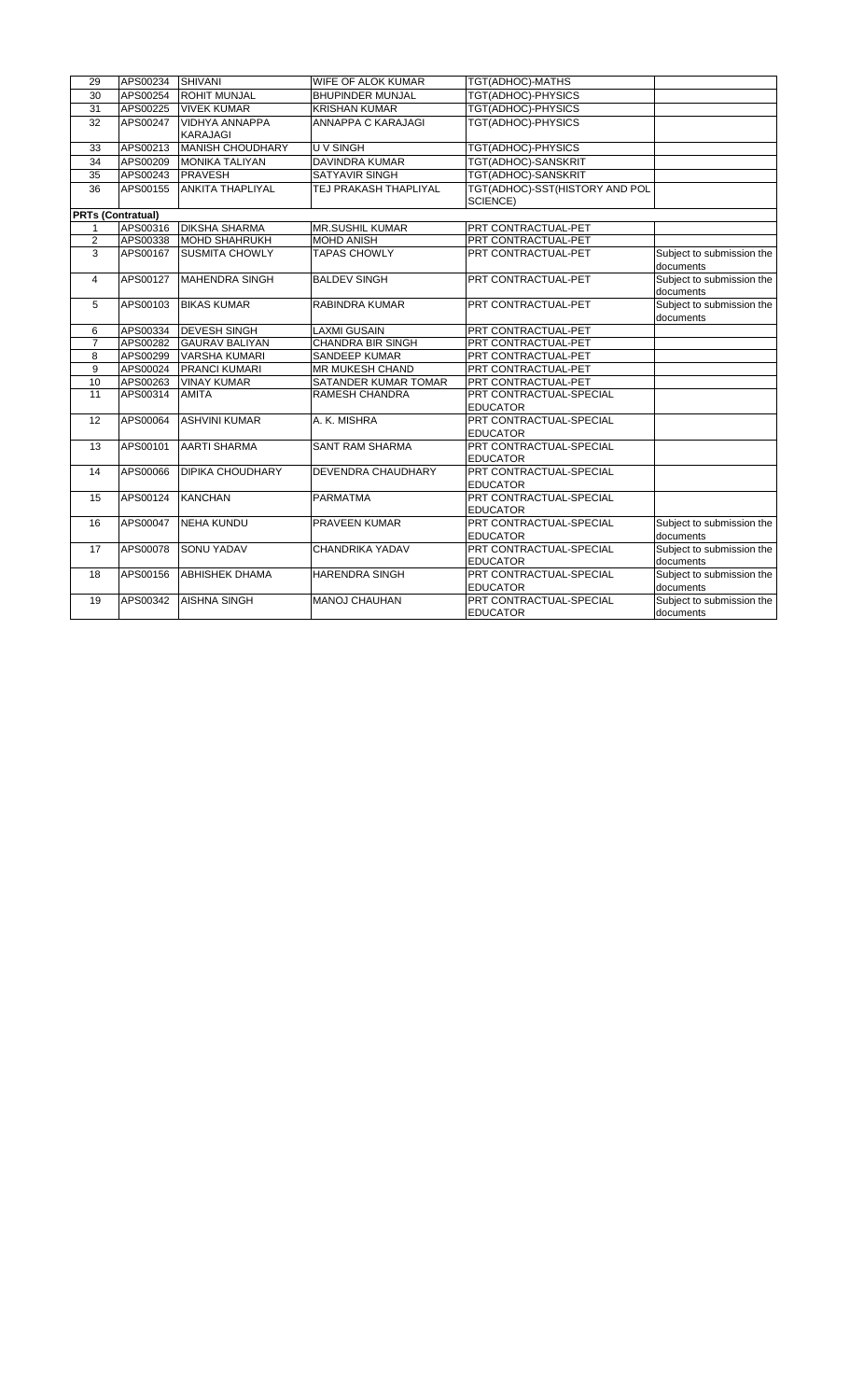|                | <b>PRTs (Adhoc)</b>  |                                                     |                                     |                                                      |                                        |
|----------------|----------------------|-----------------------------------------------------|-------------------------------------|------------------------------------------------------|----------------------------------------|
| 1              | APS00244             | <b>REENA SINGH</b>                                  | <b>JP SINGH</b>                     | PRT (ADHOC)-ALL SUBJECTS                             |                                        |
| 2              | APS00242             | <b>MADHU SINGH</b>                                  | DAUGHTER OF JP SINGH                | PRT (ADHOC)-ALL SUBJECTS                             |                                        |
| 3              | APS00267             | <b>ANMOL SINGH</b>                                  | <b>RAM KISHAN</b>                   | PRT (ADHOC)-ALL SUBJECTS                             |                                        |
| $\overline{4}$ | APS00159             | <b>KM SNEHA</b>                                     | <b>VIPIN KUMAR</b>                  | PRT (ADHOC)-ALL SUBJECTS                             |                                        |
| 5              | APS00106             | <b>SHASHI KALA</b>                                  | JAI PRAKASH                         | PRT (ADHOC)-ALL SUBJECTS                             | Subject to submission the              |
|                |                      |                                                     |                                     |                                                      | documents                              |
| 6              | APS00275             | RITU PYANA                                          | <b>H.S PYANA</b>                    | PRT (ADHOC)-ALL SUBJECTS                             |                                        |
| 7              | APS00126             | <b>ABHISHEK YADAV</b>                               | <b>BABBAN YADAV</b>                 | PRT (ADHOC)-ALL SUBJECTS                             |                                        |
| 8              | APS00317             | <b>ANKITA KUMARI</b>                                | <b>RAKESH KUMAR</b>                 | PRT (ADHOC)-ALL SUBJECTS                             |                                        |
| 9              | APS00146             | <b>NEETU TEOTIA</b>                                 | <b>MANVIR SINGH TEOTIA</b>          | PRT (ADHOC)-ALL SUBJECTS                             |                                        |
| 10             | APS00333             | <b>ARTI KUMARI</b>                                  | HARKESH KUMAR                       | PRT (ADHOC)-ALL SUBJECTS                             |                                        |
| 11             | APS00319             | <b>GAURAV GUSAIN</b>                                | RAJENDER SINGH                      | PRT (ADHOC)-ALL SUBJECTS                             |                                        |
| 12             | APS00332             | <b>NITIN KUMAR</b>                                  | PRAMOD KUMAR                        | PRT (ADHOC)-ALL SUBJECTS                             |                                        |
| 13             | APS00274             | RITIKA RAWAT                                        | RAJENDRA KUMAR RAWAT                | PRT (ADHOC)-ALL SUBJECTS                             |                                        |
| 14             | APS00283             | <b>JUHI SINGH</b>                                   | CHM NARESH PAL SINGH                | PRT (ADHOC)-ALL SUBJECTS                             |                                        |
| 15             | APS00252             | <b>SAPNA SHARMA</b>                                 | <b>HARIOM SHARMA</b>                | PRT (ADHOC)-ALL SUBJECTS                             |                                        |
| 16             | APS00063             | <b>SIMRAN SINGH</b>                                 | RAMLAKHAN SINGH                     | PRT (ADHOC)-ALL SUBJECTS                             |                                        |
| 17             | APS00133             | <b>NISHANT SINGH</b>                                | PUSHPENDRA CHAUDHARY                | PRT (ADHOC)-ALL SUBJECTS                             |                                        |
|                |                      | <b>CHAUDHARY</b>                                    |                                     |                                                      |                                        |
| 18             | APS00183             | <b>DISHA MAHAJAN</b>                                | UTKARSH ANAND                       | PRT (ADHOC)-ALL SUBJECTS                             |                                        |
| 19             | APS00198             | <b>MRS. REABHU GOEL</b>                             | <b>VIPUL GOEL</b>                   | PRT (ADHOC)-ALL SUBJECTS                             |                                        |
| 20             | APS00226             | <b>RINKY PAL</b>                                    | <b>BHOPAL SINGH</b>                 | PRT (ADHOC)-ALL SUBJECTS                             |                                        |
| 21             | APS00108             | PRERNA CHHABRA                                      | RADHEY SHYAM CHHABRA                | PRT (ADHOC)-ALL SUBJECTS                             |                                        |
| 22             | APS00102             | <b>ANKIT KUMAR RAI</b>                              | RAKESH KUMAR RAI                    | PRT (ADHOC)-ALL SUBJECTS                             |                                        |
| 23             | APS00076             | <b>SALONI NAGI</b>                                  | <b>MANOJ NAGI</b>                   | PRT (ADHOC)-ALL SUBJECTS                             |                                        |
| 24             | APS00136             | <b>SIMRAN</b>                                       | <b>ANIL KUMAR</b>                   | PRT (ADHOC)-ALL SUBJECTS                             |                                        |
| 25             | APS00208             | <b>SAKSHI</b>                                       | <b>BILLU SINGH</b>                  | PRT (ADHOC)-ALL SUBJECTS                             |                                        |
| 26             | APS00065             | <b>KRISHNA SHARMA</b>                               | RAKESH MOHAN SHARMA                 | PRT (ADHOC)-ALL SUBJECTS                             |                                        |
| 27             | APS00044             | <b>GULSHAN RANI</b>                                 | AKBAR ALI                           | PRT (ADHOC)-ALL SUBJECTS                             |                                        |
| 28             | APS00294             | <b>LAVI TYAGI</b>                                   | <b>SUBODH TYAGI</b>                 | PRT (ADHOC)-ALL SUBJECTS                             |                                        |
| 29             | APS00190             | <b>RIYA</b>                                         | <b>VARUN KUMAR</b>                  | PRT (ADHOC)-ALL SUBJECTS                             |                                        |
| 30             | APS00148             | <b>FAYEZA TASLEEM</b>                               | <b>TASLEEM AHMED</b>                | PRT (ADHOC)-ALL SUBJECTS                             |                                        |
| 31             | APS00228             | <b>PREM BABU</b>                                    | <b>HORI LAL</b>                     | PRT (ADHOC)-ALL SUBJECTS                             |                                        |
| 32             | APS00048             | <b>SAVITA SHARMA</b>                                | <b>SANJAY SHARMA</b>                | PRT (ADHOC)-ALL SUBJECTS                             |                                        |
| 33             | APS00015             | <b>KEERTI SARASWAT</b>                              | DAYA SHANKAR SARASWAT               | PRT (ADHOC)-ALL SUBJECTS                             |                                        |
|                |                      |                                                     |                                     |                                                      |                                        |
| 34             | APS00105             | <b>MOHIT KUMAR</b>                                  | PARMOD KUMAR                        | PRT (ADHOC)-ALL SUBJECTS                             |                                        |
| 35             | APS00118             | PRIYANKA SHARMA                                     | <b>RS SHARMA</b>                    | PRT (ADHOC)-ALL SUBJECTS                             |                                        |
| 36             | APS00151             | <b>TAPASVINA SINGH</b>                              | <b>UDAI VEER SINGH</b>              | PRT (ADHOC)-ALL SUBJECTS                             |                                        |
| 37             | APS00116             | <b>PRIYA</b>                                        | RIA SAHAB                           | PRT (ADHOC)-ALL SUBJECTS                             |                                        |
| 38             | APS00122             | <b>GAURAV KUMAR</b><br><b>SHAGUN SIWACH</b>         | <b>VIRENDRA KUMAR</b>               | PRT (ADHOC)-ALL SUBJECTS                             |                                        |
| 39<br>40       | APS00178<br>APS00038 | <b>AKSHAY SISODIA</b>                               | PARVEN KUMAR                        | PRT (ADHOC)-ALL SUBJECTS<br>PRT (ADHOC)-ALL SUBJECTS |                                        |
| 41             | APS00083             | <b>MEGHNA YADAV</b>                                 | SUSHIL KUMAR SISODIA<br>PAWAN KUMAR | PRT (ADHOC)-ALL SUBJECTS                             |                                        |
| 42             | APS00020             | <b>ANU SHARMA</b>                                   | ADESH SHARMA                        | PRT (ADHOC)-ALL SUBJECTS                             | Subject to submission the              |
|                |                      |                                                     |                                     |                                                      | documents                              |
| 43             |                      | APS00143 SHIVANI CHOUDHARY                          | HOTENDRA SINGH                      | PRT (ADHOC)-ALL SUBJECTS                             |                                        |
| 44             | APS00321             | <b>ANAMIKA SINGH</b>                                | MUNENDRA SINGH                      | PRT (ADHOC)-ALL SUBJECTS                             | Subject to submission the              |
|                |                      |                                                     |                                     |                                                      | documents                              |
| 45             | APS00068             | <b>HEMA</b>                                         | <b>GENDA LAL</b>                    | PRT (ADHOC)-ALL SUBJECTS                             |                                        |
| 46             | APS00149             | <b>PRANSI</b>                                       | <b>OMPRAKESH</b>                    | PRT (ADHOC)-ALL SUBJECTS                             |                                        |
| 47             | APS00132             | <b>NUPUR KUMARI</b>                                 | ROHIT JHA                           | PRT (ADHOC)-ALL SUBJECTS                             |                                        |
| 48             | APS00173             | <b>AASTHA KUMAR</b>                                 | <b>ASHOK KUMAR</b>                  | PRT (ADHOC)-ALL SUBJECTS                             |                                        |
| 49             |                      |                                                     |                                     |                                                      |                                        |
|                | APS00212             | <b>RUCHI</b>                                        | NARENDER SINGH                      | PRT (ADHOC)-ALL SUBJECTS                             |                                        |
| 50             | APS00043             | <b>KIRTI SHARMA</b>                                 | <b>LALIT SHARMA</b>                 | PRT (ADHOC)-ALL SUBJECTS                             |                                        |
| 51             | APS00121             | <b>AQSA ATIF RIZVI</b>                              | MOHD ATIF RIZVI                     | PRT (ADHOC)-ALL SUBJECTS                             |                                        |
| 52             | APS00086             | <b>NIDHI KUMARI</b>                                 | J P RAM                             | PRT (ADHOC)-ALL SUBJECTS                             |                                        |
| 53             | APS00045             | <b>PRACHI SHARMA</b>                                | <b>SACHIN KAUSHIK</b>               | PRT (ADHOC)-ALL SUBJECTS                             |                                        |
| 54             | APS00197             | <b>SHIVAM VERMA</b>                                 | RAJENDRA KUMAR VERMA                | PRT (ADHOC)-ALL SUBJECTS                             |                                        |
| 55             | APS00088             | <b>MANISHA SINGH</b>                                | <b>MAHESH KUMAR</b>                 | PRT (ADHOC)-ALL SUBJECTS                             |                                        |
| 56             | APS00271             | <b>SHUBHAM PANDEY</b>                               | <b>TAPASVI PANDEY</b>               | PRT (ADHOC)-ALL SUBJECTS                             |                                        |
| 57             | APS00032             | <b>NEELAM BHATI</b>                                 | SUBHASH CHAND BHATI                 | PRT (ADHOC)-ALL SUBJECTS                             |                                        |
| 58             | APS00110             | <b>VIBHA SHARMA</b>                                 | NEERAJ KUMAR SHARMA                 | PRT (ADHOC)-ALL SUBJECTS                             |                                        |
| 59             | APS00056             | PREETI SINGH                                        | SATENDER SINGH                      | PRT (ADHOC)-ALL SUBJECTS                             |                                        |
| 60             | APS00278             | <b>ANJALI YADAV</b>                                 | RAM SINGH YADAV                     | PRT (ADHOC)-ALL SUBJECTS                             |                                        |
| 61             | APS00150             | PARUL CHAUDHARY                                     | RAJENDER SINGH                      | PRT (ADHOC)-ALL SUBJECTS                             |                                        |
| 62             | APS00196             | <b>DEEPANSHU KUMAR</b>                              | SUBHASH CHANDRA                     | PRT (ADHOC)-ALL SUBJECTS                             |                                        |
| 63             | APS00245             | <b>VENUS JAWLA</b>                                  | RAJVEER SINGH                       | PRT (ADHOC)-ALL SUBJECTS                             |                                        |
| 64             | APS00286             | <b>NEHA</b>                                         | <b>VIRENDER KUMAR</b>               | PRT (ADHOC)-ALL SUBJECTS                             |                                        |
| 65             | APS00315             | <b>SAPNA</b>                                        | LATE KALYAN SINGH                   | PRT (ADHOC)-ALL SUBJECTS                             |                                        |
| 66             | APS00177             | ANUJ KUMAR SHUKLA                                   | RAJ KUMAR SHUKLA                    | PRT (ADHOC)-ALL SUBJECTS                             |                                        |
| 67             | APS00204             | <b>SWALEHEEN KHAN</b>                               | <b>MOHD NASIR</b>                   | PRT (ADHOC)-ALL SUBJECTS                             |                                        |
| 68             | APS00188             | <b>KM PRIYANKA TARAR</b>                            | VIJAYPAL TARAR                      | PRT (ADHOC)-ALL SUBJECTS                             |                                        |
| 69             | APS00035             | PRIYANKA PAL                                        | <b>JAY BHAGVAN SINGH PAL</b>        | PRT (ADHOC)-ALL SUBJECTS                             |                                        |
| 70             | APS00023             | <b>KIMMY TYAGI</b>                                  | <b>BRIJESH TYAGI</b>                | PRT (ADHOC)-ALL SUBJECTS                             |                                        |
| 71             | APS00246             | <b>MINAKSHI</b>                                     | <b>JASVIR SINGH</b>                 | PRT (ADHOC)-ALL SUBJECTS                             |                                        |
| 72             | APS00087             | <b>ARCHANA</b>                                      | <b>BABU RAM</b>                     | PRT (ADHOC)-ALL SUBJECTS                             |                                        |
| 73             | APS00125             | <b>KAJAL VERMA</b>                                  | NISCHAL VERMA                       | PRT (ADHOC)-ALL SUBJECTS                             | Subject to submission the<br>documents |
| 74             | APS00001             | <b>SURIT CHAUBEY</b>                                | SUSHIL KUMAR CHAUBEY                | PRT (ADHOC)-ALL SUBJECTS                             |                                        |
| 75             | APS00003             | <b>SHAWNA</b>                                       | <b>SURENDRA SINGH</b>               | PRT (ADHOC)-ALL SUBJECTS                             |                                        |
| 76             | APS00229             | <b>CHHAVI</b>                                       | <b>MANOJ KUMAR</b>                  | PRT (ADHOC)-ALL SUBJECTS                             |                                        |
| 77             | APS00002             | <b>MANEET KUMAR</b>                                 | <b>VINOD KUMAR</b>                  | PRT (ADHOC)-ALL SUBJECTS                             |                                        |
| 78             | APS00007             | POOJA VERMA                                         | <b>SUNIL VERMA</b>                  | PRT (ADHOC)-ALL SUBJECTS                             |                                        |
| 79             | APS00304             | <b>SAPNA SAGAR</b>                                  | VIRENDRA KUMAR                      | PRT (ADHOC)-ALL SUBJECTS                             |                                        |
| 80             | APS00296             | <b>SUGANDHA</b>                                     | JITENDER KUMAR                      | PRT (ADHOC)-ALL SUBJECTS                             |                                        |
| 81             | APS00302             | <b>RASHI RANI</b>                                   | SHALABH RATHI                       | PRT (ADHOC)-ALL SUBJECTS                             |                                        |
| 82             | APS00219             | <b>ANJALI KUMARI</b>                                | JITENDER KUMAR                      | PRT (ADHOC)-ALL SUBJECTS                             |                                        |
| 83             | APS00284             | <b>SHWETA KHANNA</b>                                | SANJEV KHANNA                       | PRT (ADHOC)-ALL SUBJECTS                             |                                        |
| 84             | APS00117             | SHIVANI BHARDWAJ                                    | MUKESH KUMAR SHARMA                 | PRT (ADHOC)-ALL SUBJECTS                             |                                        |
| 85<br>86       | APS00343<br>APS00344 | <b>NITISH CHOUDHARY</b><br><b>REYEES AHMAD BHAT</b> | DEVENDRA KUMAR<br>GH RASOOL BHAT    | PRT (ADHOC)-ALL SUBJECTS<br>PRT (ADHOC)-ALL SUBJECTS |                                        |